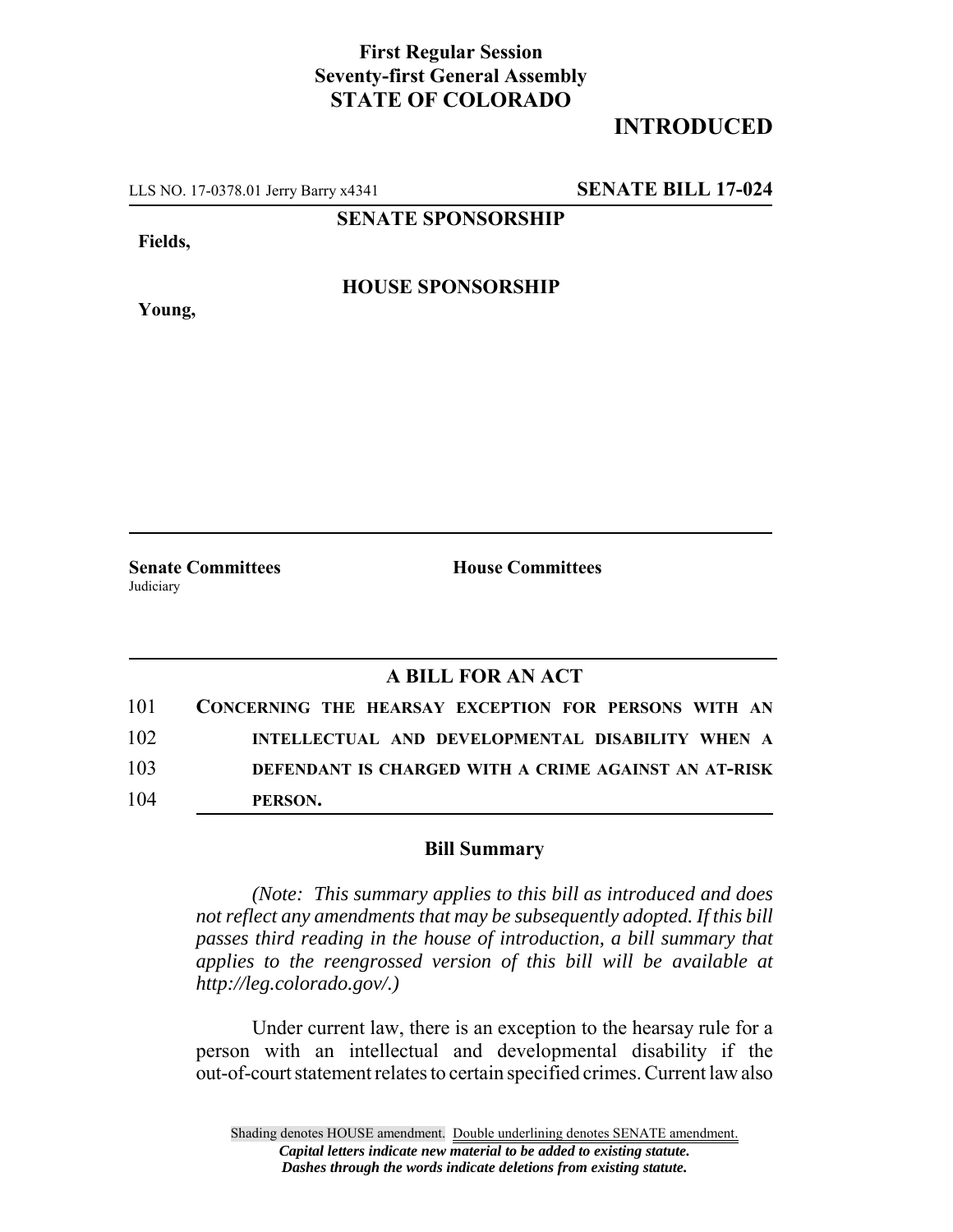provides increased penalties if certain crimes are committed against at-risk persons. The bill clarifies that the hearsay exception applies if the defendant is charged under the increased penalties for crimes against at-risk persons.

| $\mathbf{1}$   | Be it enacted by the General Assembly of the State of Colorado:            |
|----------------|----------------------------------------------------------------------------|
| $\overline{2}$ | <b>SECTION 1.</b> In Colorado Revised Statutes, 13-25-129.5, amend         |
| 3              | $(2)(b)$ and $(4)$ as follows:                                             |
| $\overline{4}$ | 13-25-129.5. Statements of persons with intellectual and                   |
| 5              | developmental disabilities - hearsay exception. $(2)$ (b) The exception    |
| 6              | described in paragraph (a) of this subsection $(2)$ SUBSECTION $(2)(a)$ OF |
| $\tau$         | THIS SECTION applies to an out-of-court statement made by a person with    |
| 8              | $\alpha$ AN INTELLECTUAL AND developmental disability, which statement     |
| 9              | describes all or part of any of the following offenses:                    |
| 10             | (I) Sexual assault, as described in section $18-3-402$ C.R.S. OR           |
| 11             | $18-6.5-103$ ;                                                             |
| 12             | (II) Unlawful sexual contact, as described in section 18-3-404             |
| 13             | $C.R.S.$ OR 18-6.5-103;                                                    |
| 14             | (III) Sexual assault on a child, as described in section 18-3-405          |
| 15             | $C.R.S.$ OR 18-6.5-103;                                                    |
| 16             | (IV) Sexual assault on a child by one in a position of trust, as           |
| 17             | described in section 18-3-405.3 $C.R.S.$ OR 18-6.5-103;                    |
| 18             | (V) Internet sexual exploitation of a child, as described in section       |
| 19             | 18-3-405.4; C.R.S.;                                                        |
| 20             | (VI) Sexual assault on a client by a psychotherapist, as described         |
| 21             | in section 18-3-405.5 C.R.S. OR 18-6.5-103;                                |
| 22             | (VII) Incest, as described in section 18-6-301; $C.R.S.;$                  |
| 23             | Aggravated incest, as described in section 18-6-302;<br>(VIII)             |